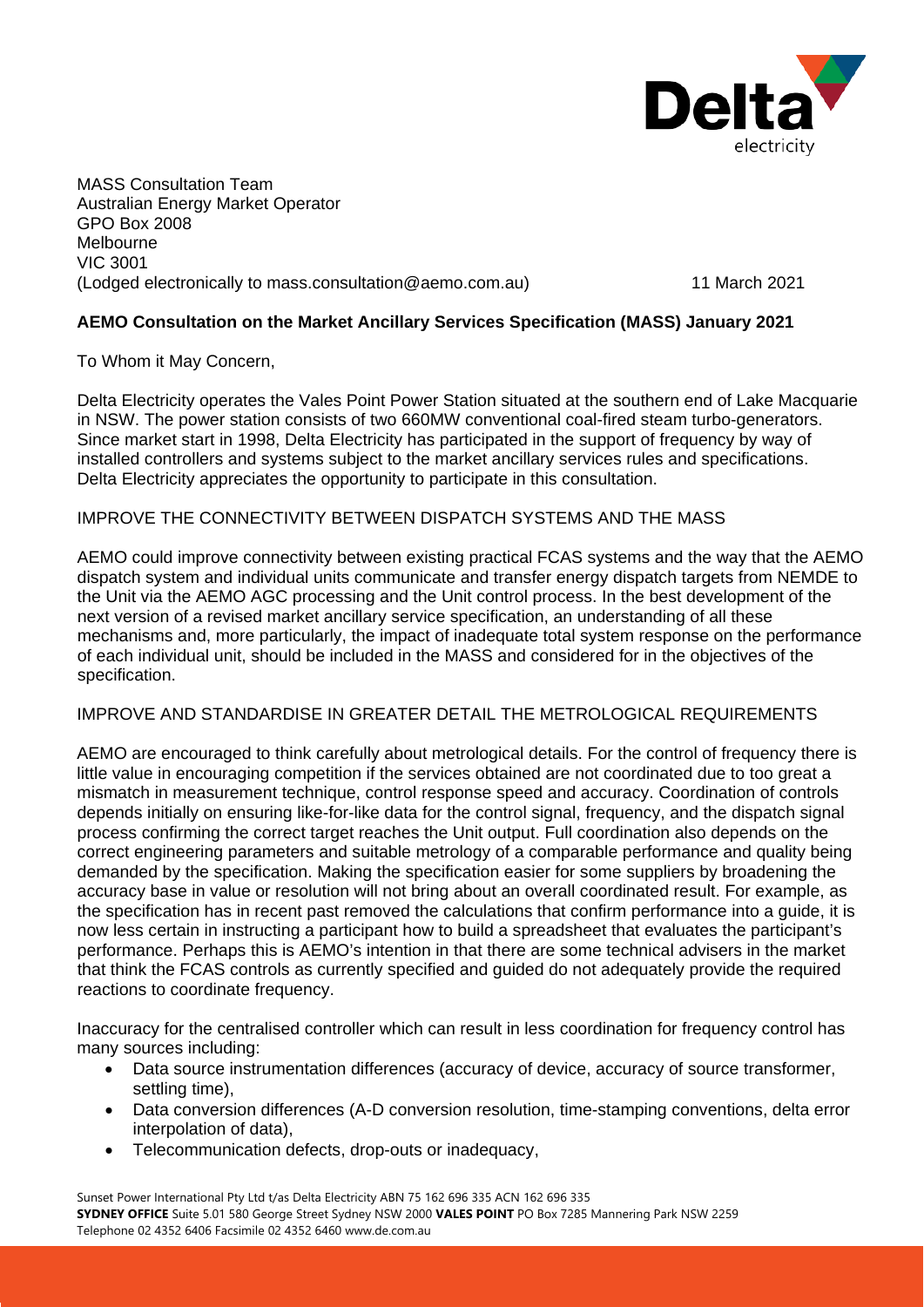

- Time-base of the centralised controller and mismatched coordination between the unit controllers and the centralised controller because of transient reactions that occur within the time-frame particularly apparent on Units that have mechanical-hydraulic controllers in partnership with computer controllers that following instructions from the centralised controller to set the Unit output and
- Intermittency in the prime-moving source energy compared to predicted (wind speed, Solar irradiance, specific energy of fuel).

Whilst higher quality instrumentation can be expensive, the impact of poor-quality information, any subsequent greater mismatch and inaccuracy in the true supply and demand conditions and the overall impacts on frequency performance compounds the inaccuracy of supply/demand balance.

As the variability of frequency reflects the balance in the system between supply and demand, it is important that all instrumentation that provides information on the supply and demand quantities, and the frequency of electrical system, be measured in a consistent way to a common specification.

AEMO can reduce some of the variability in the response and performance of FCAS systems by producing in the next MASS draft an improved and more directing specification on the instrumentation signalling and quality expected.

DISTINGUISH FURTHER BETWEEN CONTROLLER AND RECORDER SPECIFICATIONS – BOTH ARE IMPORTANT AND MAY BE DIFFERENT SYSTEMS ON SOME INSTALLATIONS

AEMO are also advised to define, clarify and distinguish further between control input specifications and recorded data specification. Obviously, if the instrument that is providing the data for performance monitoring is suitable in quality and the unit complies with dispatch expectations, the performance is acceptable but, when it is not, the reasons may relate to different specifications, not included for in the MASS, having been applied to the instruments and data used by the controller and, if systems have not been constructed with suitable quality of data in the controller they will also be less likely to coordinate well with other controllers and objectives for system-wide precision and control.

Each machine's electrical response depends on and compliments the system's electrical response. As the system performance deteriorates, the response time of each unit will likely lengthen particularly if less machines are providing accurately measurable performance. Droop reactions necessarily limit a Unit's response to the relevant and fair proportion of energy required by that Unit to assist in the correction of the system frequency deviation. The level of stored energy and the output position of a Unit prior to a required response will also affect the resultant response of the unit. Knowledge of this variability in response and a performance based on the overall recovery time for the system might be worth considering in the assessment process.

In addition to the extensive description of the performance calculations of previous versions (many now removed to the supporting guide on the FCAS Reg Tool which Delta Electricity thinks should be returned to the MASS or a MASS attachment to ensure it remains more relevant in guiding those that may wish to construct their own assessment tool), the revised MASS ought to equally describe the design and control block expectations of the controllers, the specifications for the data feeds that controllers depend on and, in this way, describe the uniformity necessary in relevant aspects of the frequency control design AEMO consider required to facilitate good frequency control.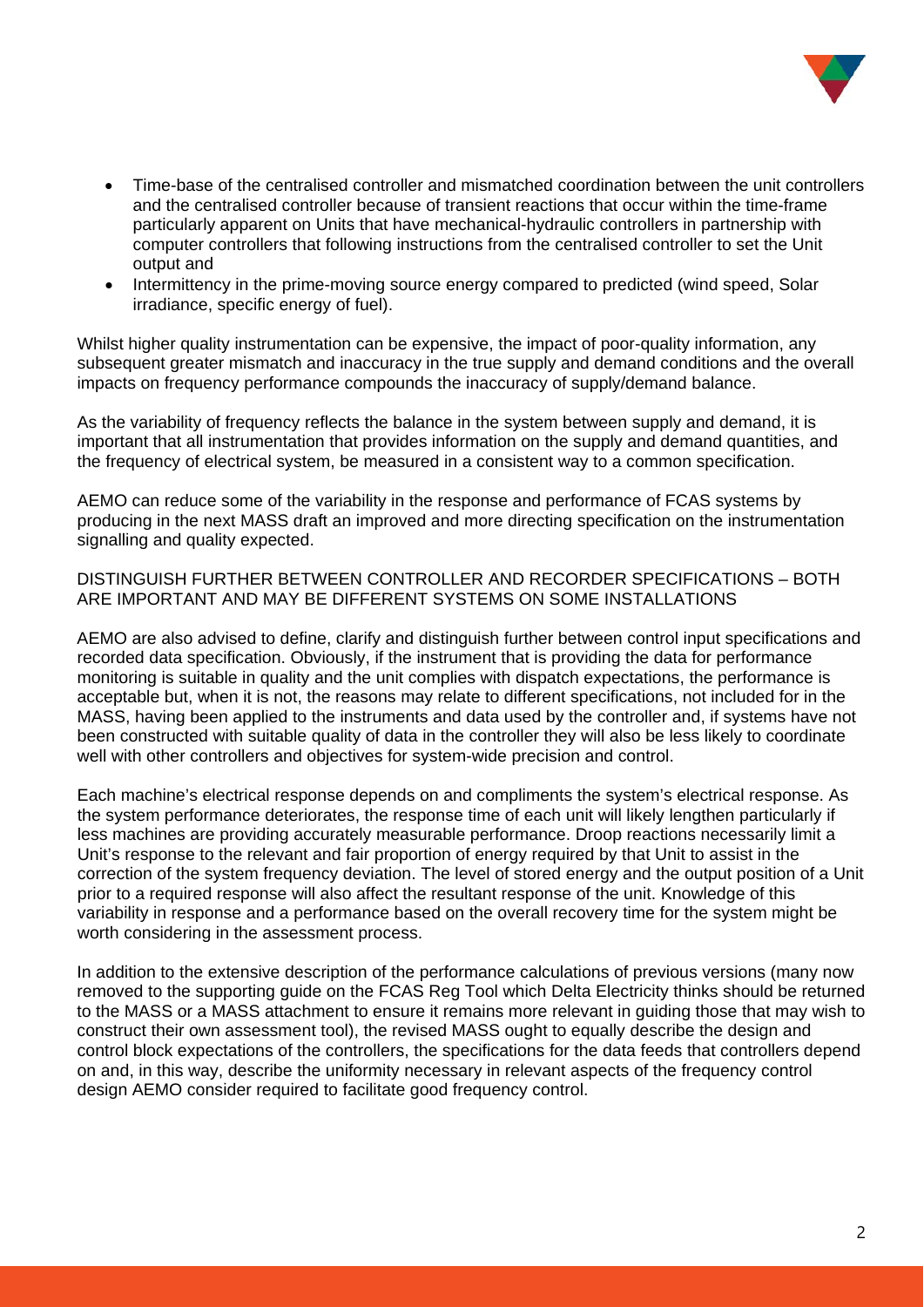

## CONSIDER CHANGING THE REGULATION DISPATCH PROCESS

The existing regulation dispatch process carries with it inherent delays due to the AEMO delivery upon the energy dispatch target. This delivery separates regulation FCAS adjustments from PFR. Ironically, the present MASS design, as applied in many controllers, means that PFR delivery is more similar to that of 6s FCAS delivery than it is to regulation control. Regulation signals delivered on the energy dispatch target become subject to necessary and less transient plant limitations as energy targets relevant to market energy changes are shaped, smoothed and delayed in response to cater for continuous operation design safety limits which are not necessarily relevant to match for transient frequency response. Regulation FCAS dispatch if separated from energy dispatch signals and sent into a unit's frequency control loop instead of its MW dispatch control loop could, in combination with the local unit's stored energy for FCAS control, be able to respond immediately to the regulation requirement and respond better during times when ramping of energy dispatch is also occurring something which, in the existing regulation FCAS dispatch design, performance is less successful.

Delta Electricity will continue to be engaged with the frequency control work program and the changes to the MASS and if AEMO wishes to discuss this submission please contact Simon Bolt on (02) 4352 6315 or [simon.bolt@de.com.au.](mailto:simon.bolt@de.com.au)

Yours sincerely

Simon Bolt Marketing – Technical Compliance

#### **Attachments**

- 1. Delta Electricity Response to AEMOs Questions in the January 2021 Issues Paper
- 2. 25 August 2018 response and the impacts of 1s resolution data
- 3. Draft MASS with Delta Electricity mark-ups for AEMO to consider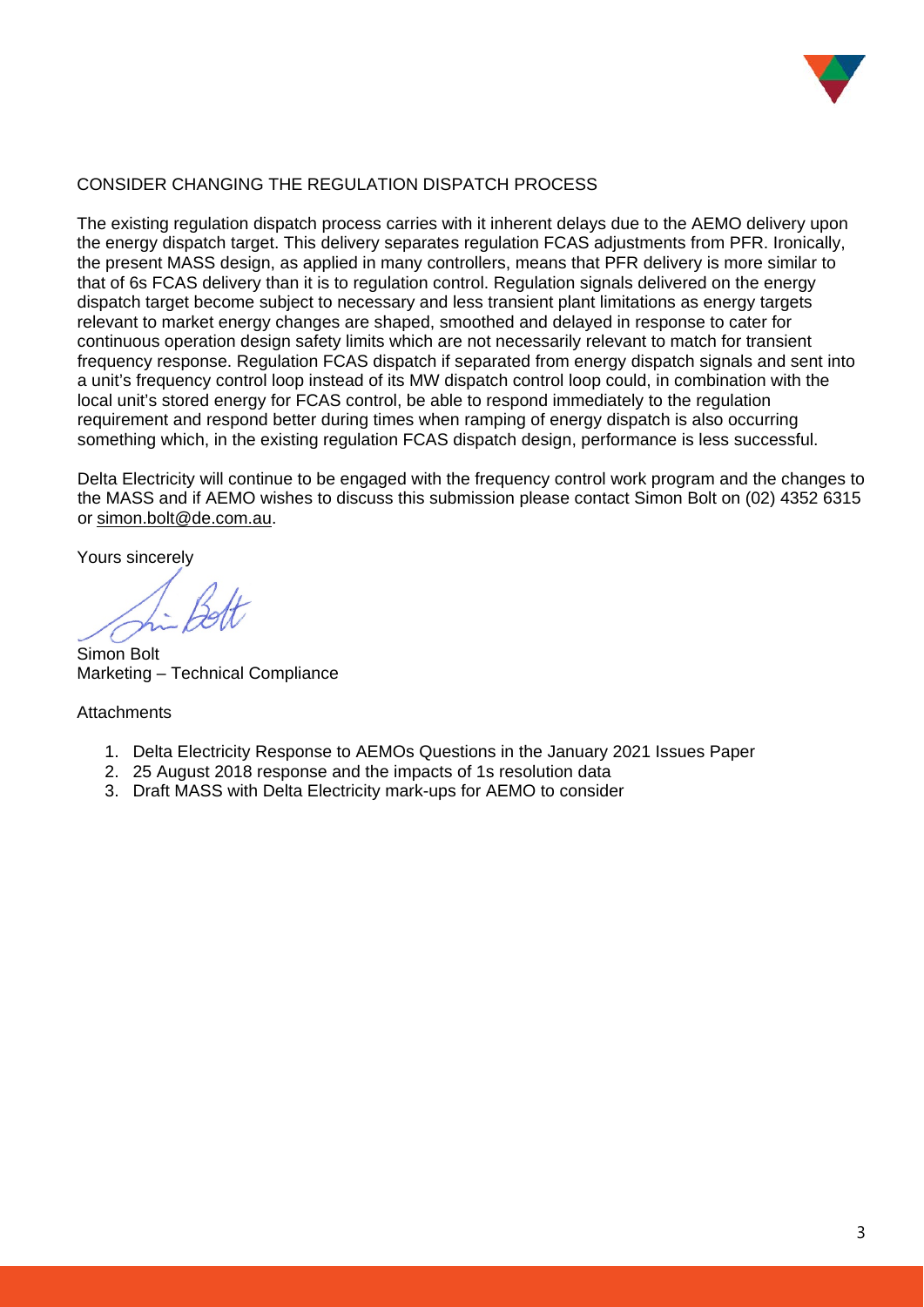

| Attachment 1 - Delta Electricity Response to AEMOs Questions in the January 2021 Issues Paper |
|-----------------------------------------------------------------------------------------------|
|-----------------------------------------------------------------------------------------------|

| No. | <b>AEMOs Question</b>                                                                                                                                                             | <b>Delta Electricity Viewpoint</b>                                                                                                                                                                                                                                                                                                                                                                                                                                                                                                                                                                                                                                                                                                                                                                                                                                                                                           |  |
|-----|-----------------------------------------------------------------------------------------------------------------------------------------------------------------------------------|------------------------------------------------------------------------------------------------------------------------------------------------------------------------------------------------------------------------------------------------------------------------------------------------------------------------------------------------------------------------------------------------------------------------------------------------------------------------------------------------------------------------------------------------------------------------------------------------------------------------------------------------------------------------------------------------------------------------------------------------------------------------------------------------------------------------------------------------------------------------------------------------------------------------------|--|
|     | Distributed energy resources (DER) participation in frequency control ancillary services (FCAS) markets                                                                           |                                                                                                                                                                                                                                                                                                                                                                                                                                                                                                                                                                                                                                                                                                                                                                                                                                                                                                                              |  |
| 1.  | Which option for the ongoing<br>measurement requirements for DER<br>described in Section 2.3 do you want<br>AEMO to implement and why? Should<br>any other options be considered? | Delta Electricity recommends Option 1 for these reasons:<br>In a market where the accuracy of demand-supply predictions is<br>reducing, AEMO are encouraged to seek the most accurate information<br>possible.<br>The system inertia is reducing which is potentially increasing the RoCoF.<br>1s time sampling reduces the certainty of events between sampled data.<br>There are events that trigger on Delta's present 20ms high speed<br>recorders that are not detected in the 4s sample set. 1s sampling will<br>lose visibility of some of these. In addition, if units are only recording for<br>triggered events and not maintaining a continuous 1s data set, the<br>events may not be detected.<br>Consistency for all providers. Existing providers are meeting the existing<br>standard. A reduced specification standard will reduce the overall<br>standard and produce greater variability in the objective. |  |
| 2.  | Which option do you think is more<br>consistent with the NEO, and why?                                                                                                            | The NEO seeks to promote efficient investment.<br>Investment that results in poor quality frequency control is not efficient. The<br>NEM is focusing a lot of time and resources to improve frequency control<br>suggesting market inefficiency already exists.<br>To reduce the variability in the performance, common standards are<br>recommended to be applied and expected for the specification. Allowing too<br>much flexibility increases the likelihood of less coordination and defeats the<br>objectives of frequency control.                                                                                                                                                                                                                                                                                                                                                                                    |  |
| 3.  | Should AEMO consider any principles<br>other than those described in Section 2.4<br>to guide its assessment?                                                                      | A fundamental principle to seek is coordination of the overall response.<br>Uncoordinated responses are not good control and contribute to inefficiency.<br>Amongst other key aspects of the specification, permitting variability of the<br>standard of instrumentation and control performance measurements reduces<br>the objective of a coordinated frequency response.                                                                                                                                                                                                                                                                                                                                                                                                                                                                                                                                                  |  |
| 4.  | What is the difference in implementation<br>costs, such as updating the<br>communication links or installing                                                                      | Inaccuracy can exist in source transformers and instruments that provide for the<br>recording. Costs of aligning source transformers to common standards is<br>probably prohibitively expensive but good quality high-speed instruments and<br>recorders are not.                                                                                                                                                                                                                                                                                                                                                                                                                                                                                                                                                                                                                                                            |  |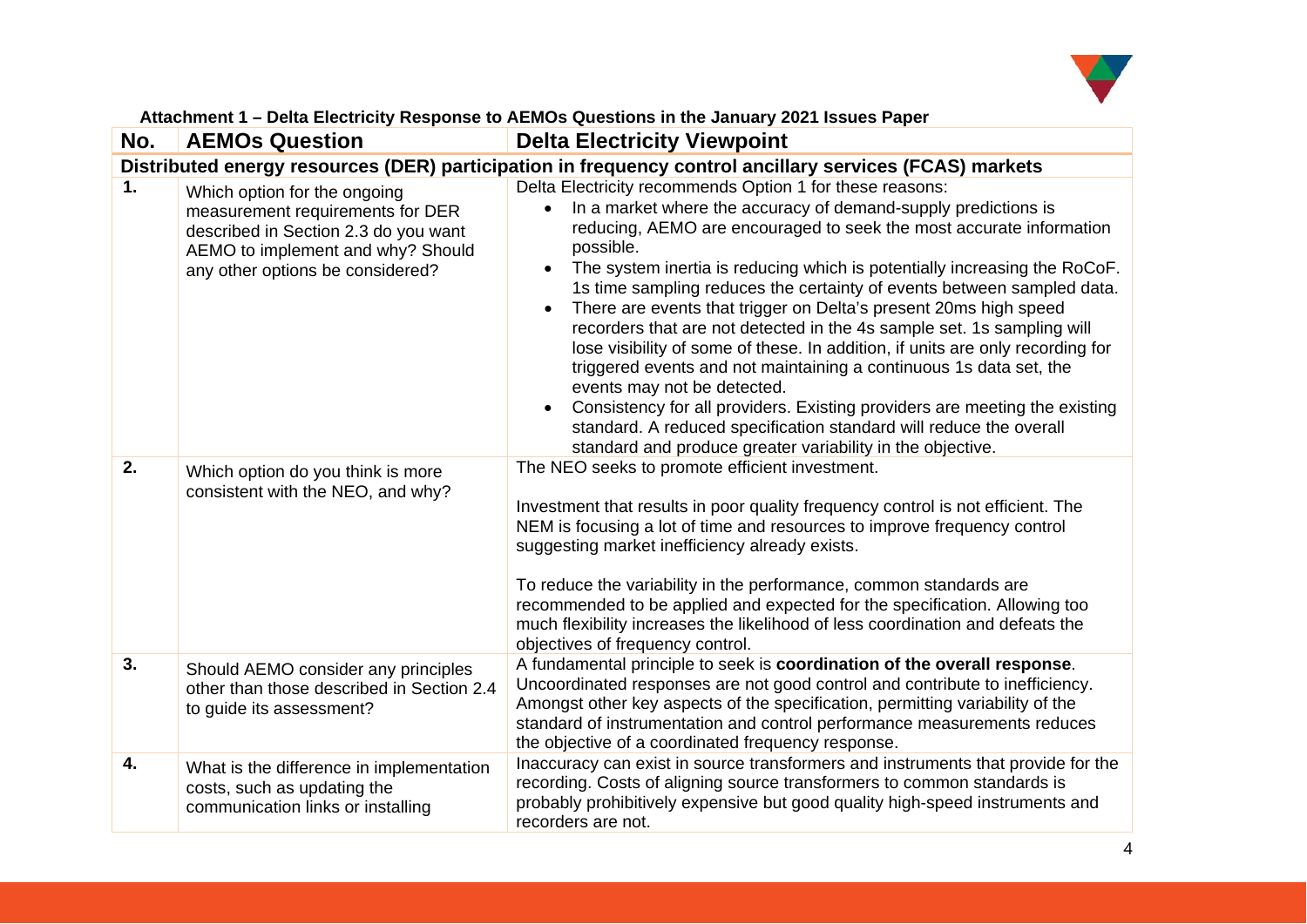

| No. | <b>AEMOs Question</b>                                                                                                                                                                                   | <b>Delta Electricity Viewpoint</b>                                                                                                                                                                                                                                                                                                                                                                                                                                                                                                                                                                                |
|-----|---------------------------------------------------------------------------------------------------------------------------------------------------------------------------------------------------------|-------------------------------------------------------------------------------------------------------------------------------------------------------------------------------------------------------------------------------------------------------------------------------------------------------------------------------------------------------------------------------------------------------------------------------------------------------------------------------------------------------------------------------------------------------------------------------------------------------------------|
|     | additional equipment, for capturing data<br>at a resolution of either 50ms or 1<br>second for every NMI for different VPP<br>facility types?                                                            | AEMO should include specifications for the controller reactions, the controller's<br>frequency input data and sampling rate separately from specifications of the<br>recorded data. If the Unit controller is responding to a frequency value only<br>sampled at 1s will it provide the necessary response required? If the controller is<br>rapidly detecting and reacting to frequency fast enough, the recorded data can<br>probably be taken at a slower sample rate but it is better that control and<br>monitoring data are comparable.                                                                     |
|     | Do you consider the cost difference to be<br>prohibitive for participating in the<br>Contingency FCAS markets? Please<br>provide examples or analysis if possible.                                      | No. Accurate MW and MVAr transmitters with fast settling times recently<br>purchased were difficult to locate from international suppliers but at around \$2-<br>3k per instrument are reasonably priced. High speed recorders that can<br>maintain a 2-week continuous record of data sampled at 20ms are only \$50-<br>100k.                                                                                                                                                                                                                                                                                    |
| 5.  | Do you think that either of the options<br>presented will result in more or less<br>competition in the Contingency FCAS<br>markets?                                                                     | Competition will be more effective when there is greater clarity of purpose in the<br>design specification, consistency in data metrology, effectiveness in<br>performance monitoring of like-for-like information improving the confidence of<br>the Operator that more/less supply of specific services improves frequency<br>control objectives.                                                                                                                                                                                                                                                               |
| 6.  | Are there any technical risks that you<br>envisage if the Option 2 measurement<br>requirements are allowed? How material<br>do you consider those risks and how<br>could they be efficiently mitigated? | Electrical response during large contingency events happens in cycle-time and<br>1s scans will miss important activity particularly where it is monitoring delivery<br>from new technologies capable of acting much faster than 1 second. Reducing<br>the scan times is going in the opposite direction to what is required, presently,<br>and certainly in the future as and when system inertia reduces.                                                                                                                                                                                                        |
|     |                                                                                                                                                                                                         | Lack of coordination and separation of performance between participants with<br>faster recordings and, of more relevance to frequency control objectives, faster<br>controllers, from those with controllers relying on 1s sampled information whose<br>units may be varying in uncertain ways between each sample point, unknown to<br>the participant's controller and to AEMO, could affect the overall steadiness and<br>response of frequency and, due the nature of the accepted low resolution data,<br>not be identifiable as the cause of unsteadiness in both transient and steady<br>state conditions. |
| 7.  | Does the sampling rate of one second<br>rather than 50ms for Fast Contingency<br>FCAS under Option 2 and the                                                                                            | It won't impact on the market itself unless AEMO finds reasons with the lower<br>resolution information to reduce services when, if better information was<br>collected, the opposite may be obvious as being required.                                                                                                                                                                                                                                                                                                                                                                                           |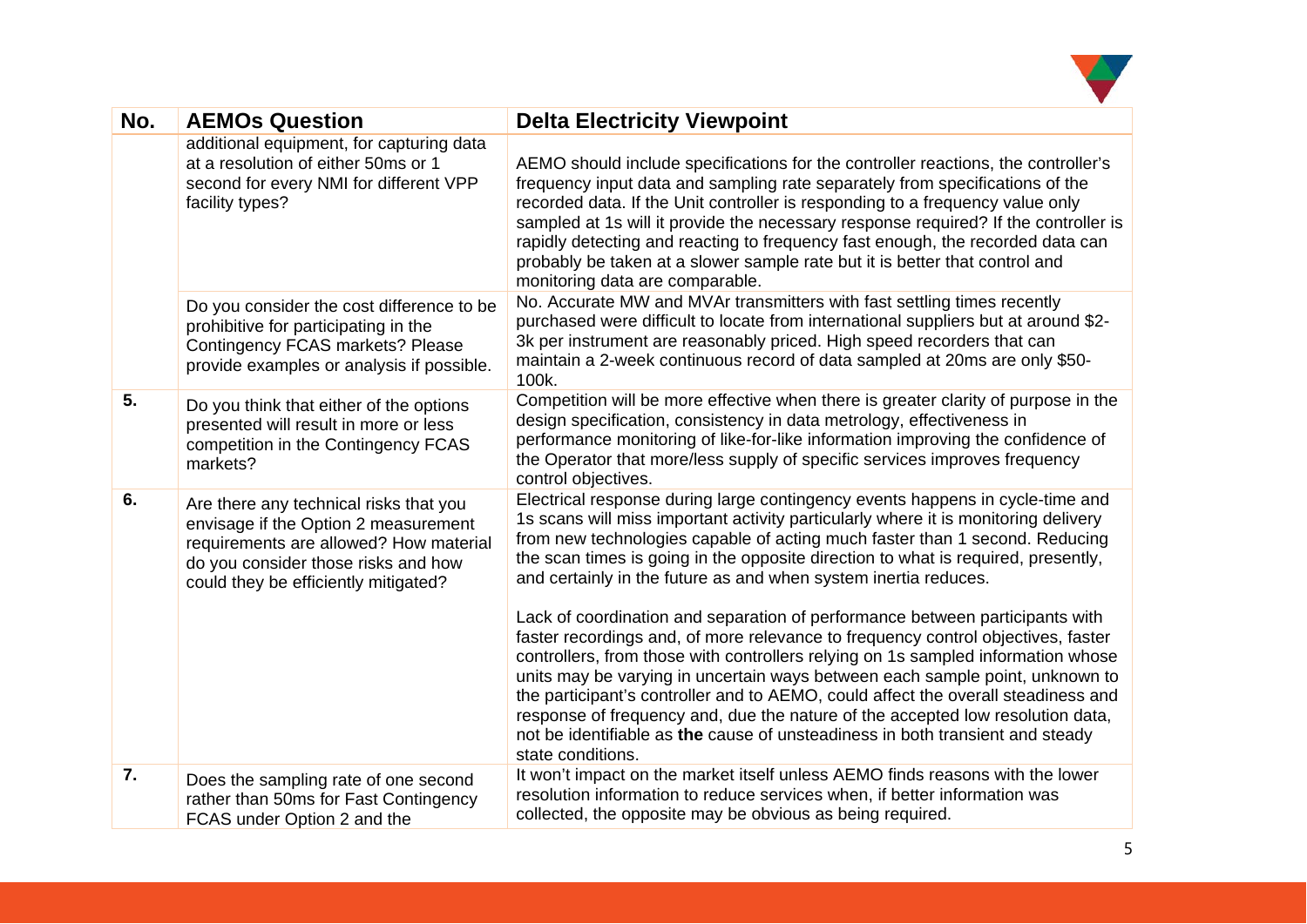

| No. | <b>AEMOs Question</b>                                                                                                                                                                                                                                                                                                                                                                                          | <b>Delta Electricity Viewpoint</b>                                                                                                                                                                                                                                                                                                                                                                                                                                                |                                                                                                                                                                                                                                                                                                                                                                                                                                                                                                                                                                                                                                                                                                                                                    |  |
|-----|----------------------------------------------------------------------------------------------------------------------------------------------------------------------------------------------------------------------------------------------------------------------------------------------------------------------------------------------------------------------------------------------------------------|-----------------------------------------------------------------------------------------------------------------------------------------------------------------------------------------------------------------------------------------------------------------------------------------------------------------------------------------------------------------------------------------------------------------------------------------------------------------------------------|----------------------------------------------------------------------------------------------------------------------------------------------------------------------------------------------------------------------------------------------------------------------------------------------------------------------------------------------------------------------------------------------------------------------------------------------------------------------------------------------------------------------------------------------------------------------------------------------------------------------------------------------------------------------------------------------------------------------------------------------------|--|
|     | determination of the FCAS delivery at the<br>inverter/controllable device level create<br>market distortion or negatively impact the<br><b>FCAS markets?</b>                                                                                                                                                                                                                                                   |                                                                                                                                                                                                                                                                                                                                                                                                                                                                                   | However, the market purpose to control frequency may be reduced in reliability<br>if overall frequency control continues to be considered by the operator as being<br>inadequate and frequency quality, continued to be considered a threat to system<br>security. If power system security due to frequency quality remains a concern,<br>particularly in events that can occur rapidly and interrupt interconnectors and<br>disconnect customers, greater detail in the information is required, not less, to<br>ensure the operator can adequately identify all causation.                                                                                                                                                                      |  |
| 8.  | If Option 2 was adopted, should the<br>changes to the measurement<br>requirements of the MASS be limited to<br>small-scale DER (under 1 MW per NMI),<br>or should a different threshold apply,<br>such as 5 MW? For example, what do<br>you see as the risks and benefits of<br>expanding these measurement<br>requirements to other FCAS providers<br>and in what circumstances might that be<br>appropriate? | control objectives.<br><b>Risks</b><br>Unfair standards if lesser<br>quality standards are not<br>equally permitted to be<br>installed by all<br>participants.<br>Greater inaccuracy and<br>subsequently lower<br>coordination in control<br><b>Expansion of lesser</b><br>quality of controlling and<br>monitoring and retarded<br>control delivery impacting<br>on overall coordination<br>requiring overuse of<br>mandated control<br>systems or emergency<br>response systems | Delta Electricity does not recommend the adoption of Option 2 even for small-<br>scale DER which should be encouraged to aggregate capability and install<br>appropriate recording for the whole aggregation to improve efficient outcomes<br>that do not overburden low cost suppliers but also do not undermine frequency<br>All Fast FCAS providers should be asked to invest in both accurate<br>instrumentation with fast settling times for use in both the controller AND a<br>suitable fast capturing recorder, assuming the controller and the recorder do not<br>use the same data feed which is possibly the case in some existing systems.<br><b>Benefits</b><br>Cheaper system<br>development costs<br>More options in<br>development |  |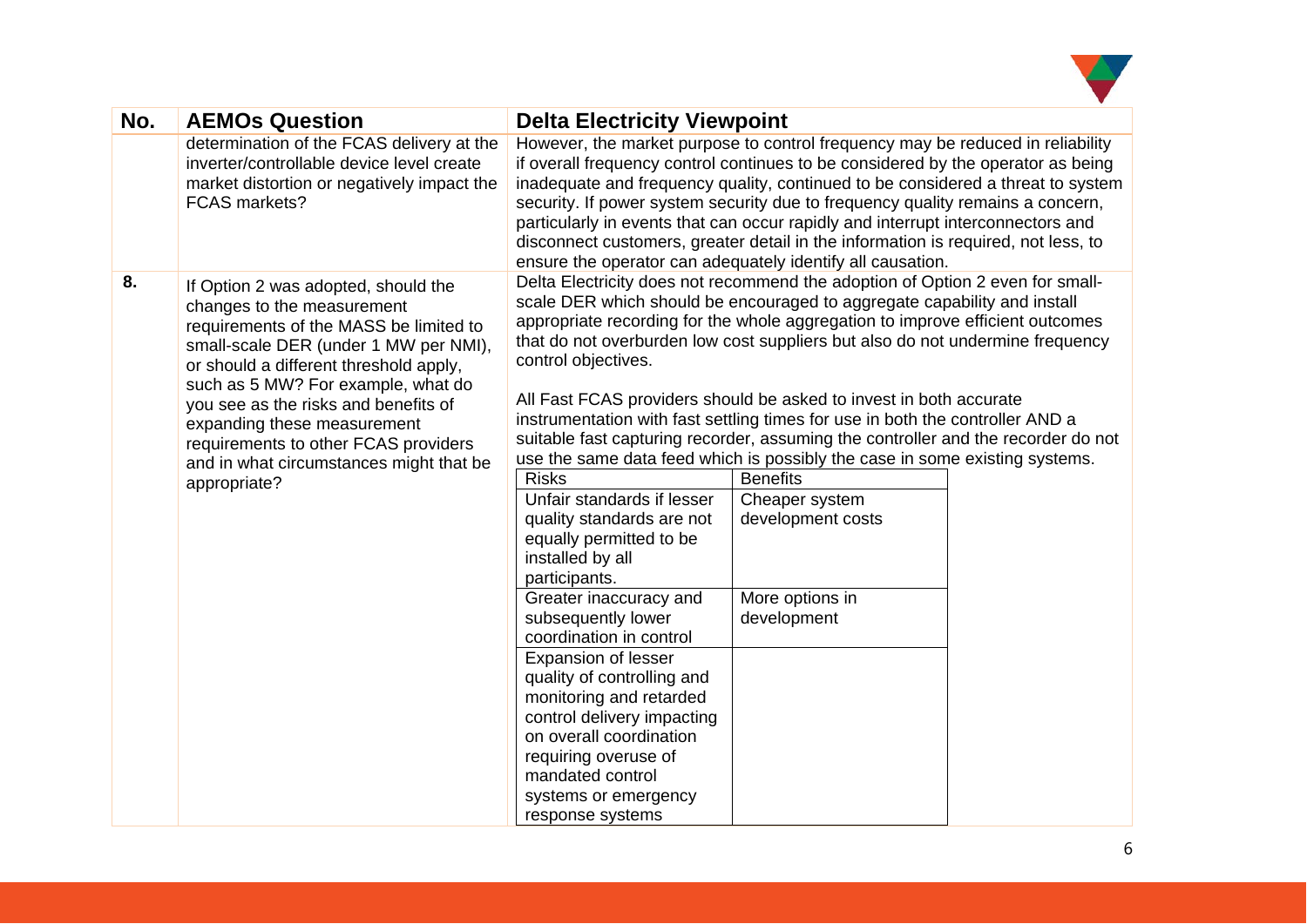

| No. | <b>AEMOs Question</b>                                                                                                                                                                                                                                                                                                                                                       | <b>Delta Electricity Viewpoint</b>                                                                                                                                                                                                                                                                                                                                                                                                                                                                                                                                                                                                                                                                                                                                                                                                                                                                                                                                                                                                                                                                                                                                                                                                                                                                                                                                                                                                                                                                                                                                                                                                                                                                                                                                                                                                                                                                                                                                                                                                                                                                                                                                                                                                                                                                                                                                                                                                       |  |
|-----|-----------------------------------------------------------------------------------------------------------------------------------------------------------------------------------------------------------------------------------------------------------------------------------------------------------------------------------------------------------------------------|------------------------------------------------------------------------------------------------------------------------------------------------------------------------------------------------------------------------------------------------------------------------------------------------------------------------------------------------------------------------------------------------------------------------------------------------------------------------------------------------------------------------------------------------------------------------------------------------------------------------------------------------------------------------------------------------------------------------------------------------------------------------------------------------------------------------------------------------------------------------------------------------------------------------------------------------------------------------------------------------------------------------------------------------------------------------------------------------------------------------------------------------------------------------------------------------------------------------------------------------------------------------------------------------------------------------------------------------------------------------------------------------------------------------------------------------------------------------------------------------------------------------------------------------------------------------------------------------------------------------------------------------------------------------------------------------------------------------------------------------------------------------------------------------------------------------------------------------------------------------------------------------------------------------------------------------------------------------------------------------------------------------------------------------------------------------------------------------------------------------------------------------------------------------------------------------------------------------------------------------------------------------------------------------------------------------------------------------------------------------------------------------------------------------------------------|--|
|     | <b>General MASS improvements</b>                                                                                                                                                                                                                                                                                                                                            |                                                                                                                                                                                                                                                                                                                                                                                                                                                                                                                                                                                                                                                                                                                                                                                                                                                                                                                                                                                                                                                                                                                                                                                                                                                                                                                                                                                                                                                                                                                                                                                                                                                                                                                                                                                                                                                                                                                                                                                                                                                                                                                                                                                                                                                                                                                                                                                                                                          |  |
| 9.  | Does the proposed reformat of the MASS<br>(see Attachment 1) make for improved<br>readability and understanding?<br>What other improvements in the form<br>and drafting of the MASS could be<br>beneficial? If you consider the<br>reformatted MASS may have materially<br>changed the substantive meaning of the<br>MASS v6.0, please also bring this to our<br>attention. | The draft is heading in the right direction in its structure but not in its detail.<br>AEMO are encouraged re-incorporate all details, including re-incorporation back<br>into the MASS the FCAS RegTool guidelines to develop the document into<br>being a more complete specification covering all aspects of importance to<br>designers. A document can contain an abundance of information but still be<br>straightforward to comprehend. Understanding should become easier for the<br>appropriately qualified engineers and designers. AEMO are cautioned against<br>making amendments designed to make the specification simpler to understand<br>but, in doing so, remove necessary details without which participants need to<br>assume if not specified.<br>The draft MASS does not have the correct purpose and scope for the Rule it is<br>addressing.<br>The purpose and scope distract from the MASS also being meant to be a<br>$\bullet$<br>specification for the frequency controller and focus a reader on<br>monitoring and recording. In the coordination of overall frequency<br>control, recording equipment is possibly less important than control<br>equipment. Accurate data provided by instruments specified separately<br>for both the controller and the recorder will improve the overall objective.<br>AEMO should seek audience with industry specialist control design<br>consultants to obtain suggested additional frequency controller details to<br>include in the draft.<br>The Rule requires that the MASS include "the performance parameters"<br>and requirements" which must be satisfied by the service providers. This<br>should be applied separately to both the controllers and the recorders.<br>The Rule also refers to the use of undefined standards which should be<br>included in or referred to by the specification and which could enhance<br>the expectations for quality of control. If the standards don't exist, AEMO<br>should also draft them and deliver them with the next draft of the MASS.<br>If the FCAS REG Tool is a standard it should be named as such rather<br>than being sidelined to being a guide which weakens its purpose.<br>The word "specification" included in the Rule defines what the MASS is<br>meant to be. An English definition is "an act of identifying something<br>precisely or of stating a precise requirement." Precision requires the |  |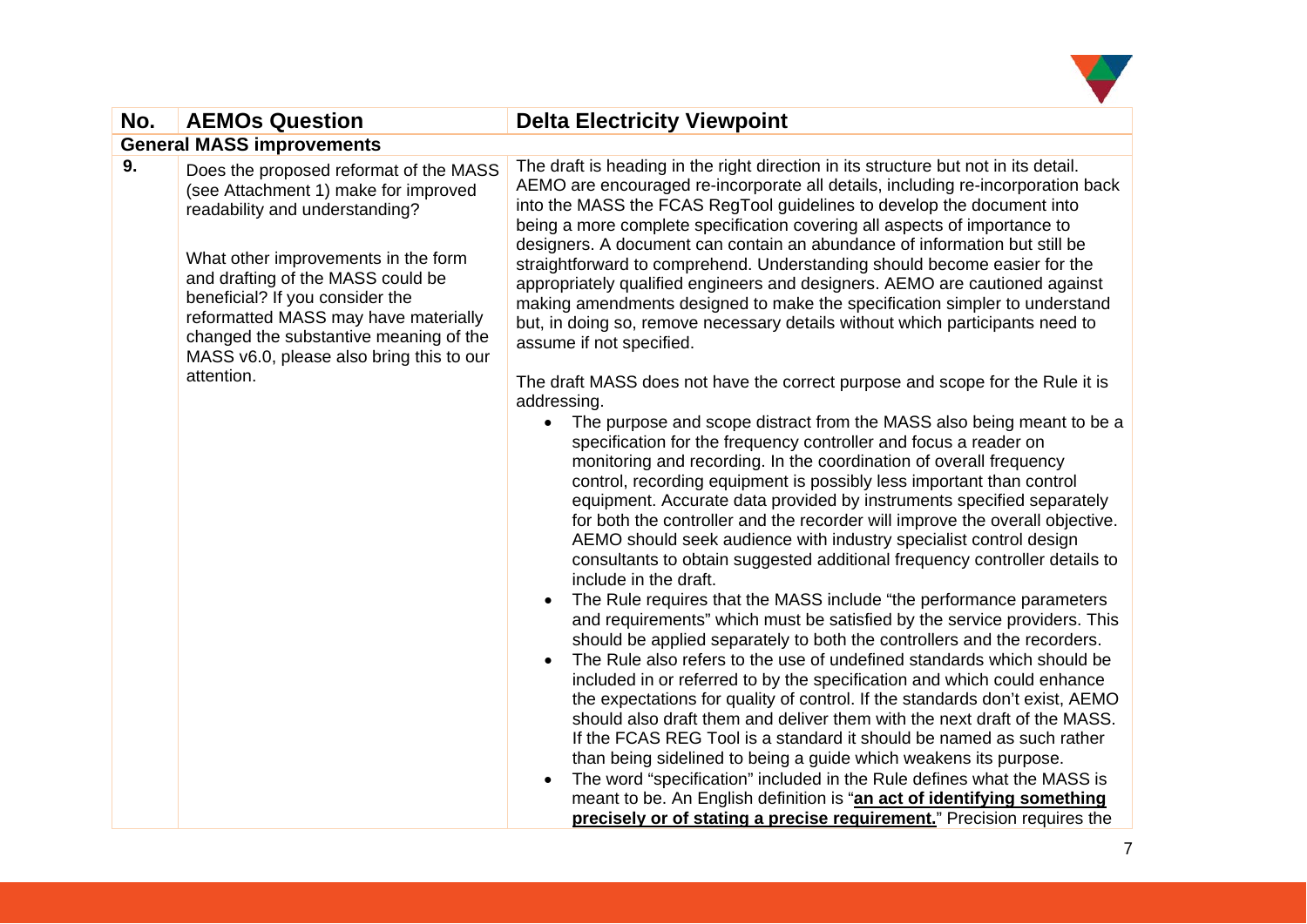

| No. | <b>AEMOs Question</b>                                                                                                                                                                               | <b>Delta Electricity Viewpoint</b>                                                                                                                                                                                                                                                                                                                                                                                                                                                                                                                             |
|-----|-----------------------------------------------------------------------------------------------------------------------------------------------------------------------------------------------------|----------------------------------------------------------------------------------------------------------------------------------------------------------------------------------------------------------------------------------------------------------------------------------------------------------------------------------------------------------------------------------------------------------------------------------------------------------------------------------------------------------------------------------------------------------------|
|     |                                                                                                                                                                                                     | right amount of detail. A reduced and simpler specification may not be<br>possible without undermining the actual purpose and therefore should<br>not necessarily be the target for a revision of the MASS. A revision that<br>more precisely and completely defines the requirements for control and<br>for monitoring is recommended.                                                                                                                                                                                                                        |
|     |                                                                                                                                                                                                     | The draft has made amendments in the direction of separating out specifications<br>applicable to controllers from those applicable to the monitoring but could go<br>much further. The structure of the whole document should focus up front on the<br>Controller Specifications and follow later in the document with Data Recorder<br>Specifications specifying each of these with consistent rigour and referencing<br>required standards of instrumentation. Sections 7,8 and 9 are really aspects<br>relating to data recorders for Contingency services. |
| 10. | Clarification of FOS references -<br>please provide any feedback on the<br>proposal to clarify that FOS terms relate<br>to Table A.1 of the FOS, and any other<br>terms that have ambiguous values. | Whilst the FOS defines several different NOFBs, it is generally understood that<br>NOFB when used without reference to islanded conditions and other operating<br>states, means the 49.85 to 50.15Hz band.<br>However, the MASS is a specification that ought to provide concise descriptions<br>of the expectations for the services. Therefore, it is <b>essential</b> to make as many<br>clarifications as necessary to avoid misinterpretations.                                                                                                           |
| 11. | <b>Frequency responsiveness of FCAS:</b>                                                                                                                                                            |                                                                                                                                                                                                                                                                                                                                                                                                                                                                                                                                                                |
| a.  | What would be involved in ensuring that non-frequency responsive facilities:                                                                                                                        |                                                                                                                                                                                                                                                                                                                                                                                                                                                                                                                                                                |
| i.  | Respond only when enabled in<br>the relevant FCAS market(s)?                                                                                                                                        | The SCADA system can deliver enablements to Units and automatically select<br>the relevant controllers for service.<br>Processes relying on human observation and manual arming or disarming of<br>controllers are unlikely to be successful in supporting this objective.                                                                                                                                                                                                                                                                                     |
| ii. | Do not deliver significantly more<br>than market enablement (for<br>example, >50%)? Do any<br>alternative options exist to<br>manage over-delivery?                                                 | A switched controller could be assigned the required MW value by automated<br>dispatch. SCADA and Unit controller modifications would be required for this<br>which can be expensive and which require coordinated projects between<br>AEMO, TNSPs, participants and technical resources.<br>Without the above, the separation between FCAS bidding, dispatch and controls<br>means that controllers will deploy a maximum value including times when the<br>enabled quantity is less suggesting over-delivery will be common.                                 |
| b.  | Please provide feedback on the<br>proposed revised trigger ranges for                                                                                                                               | Delta Electricity considers Delayed controls should be set wider than any faster<br>services. The trigger ranges proposed in the Draft that narrow Delayed FCAS<br>activation to tighter values of 49.85 and 50.15 are not recommended. Generally,                                                                                                                                                                                                                                                                                                             |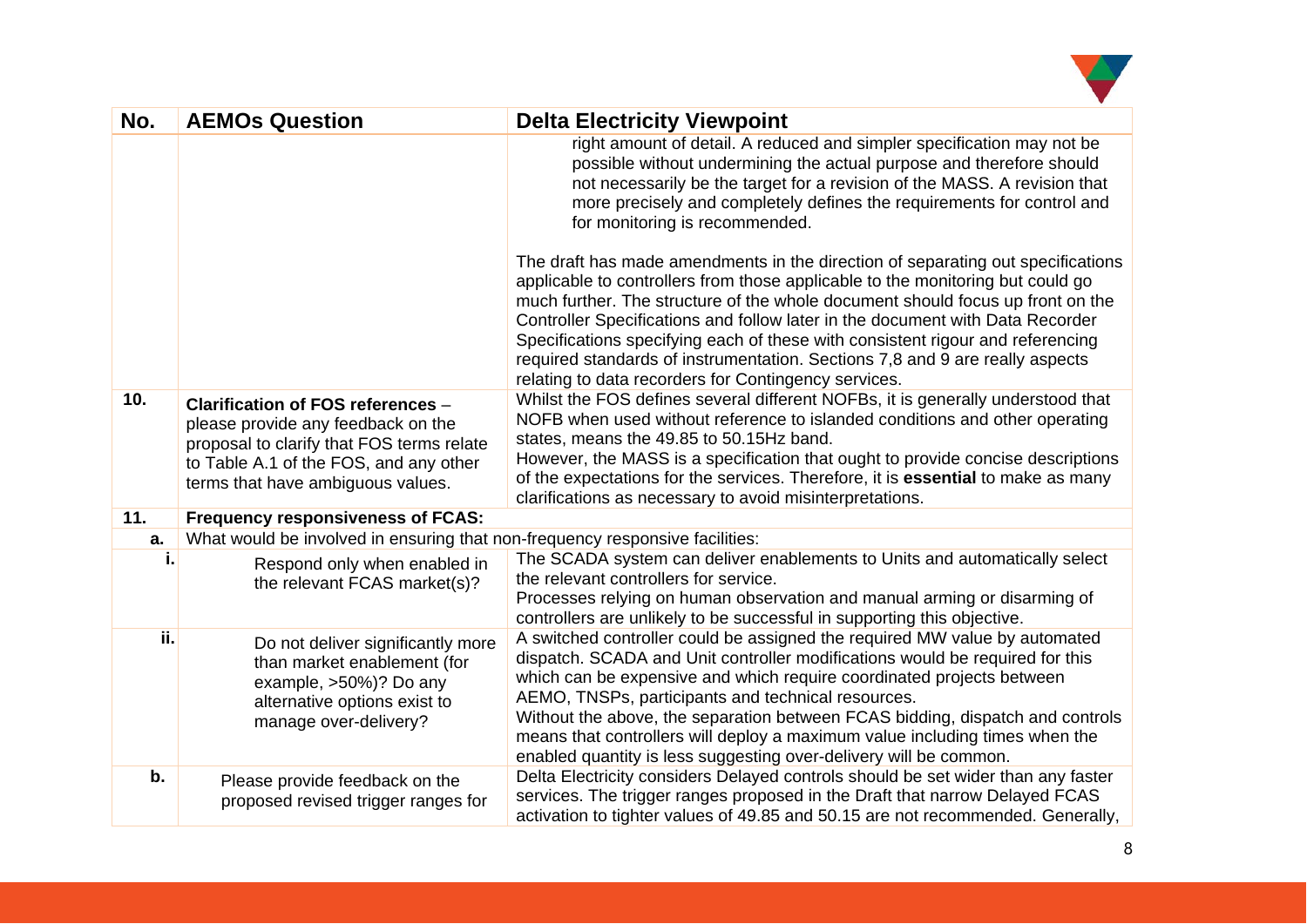

| No. | <b>AEMOs Question</b>                                                                                                                       | <b>Delta Electricity Viewpoint</b>                                                                                                                                                                                                                                                                                                                                                                                                                                                                                                                                                                                                                                                                                                                                                                                                                                                                                                                                                                                                                                                                                                                                                             |
|-----|---------------------------------------------------------------------------------------------------------------------------------------------|------------------------------------------------------------------------------------------------------------------------------------------------------------------------------------------------------------------------------------------------------------------------------------------------------------------------------------------------------------------------------------------------------------------------------------------------------------------------------------------------------------------------------------------------------------------------------------------------------------------------------------------------------------------------------------------------------------------------------------------------------------------------------------------------------------------------------------------------------------------------------------------------------------------------------------------------------------------------------------------------------------------------------------------------------------------------------------------------------------------------------------------------------------------------------------------------|
|     | switching controllers set out in Table<br>1 and Table 2 of section 3.3.                                                                     | switched control ought to be considered a secondary back-up to frequency<br>responsive controls.                                                                                                                                                                                                                                                                                                                                                                                                                                                                                                                                                                                                                                                                                                                                                                                                                                                                                                                                                                                                                                                                                               |
|     |                                                                                                                                             | In typical installations, the switched controllers have been applied in the Delayed<br>service only, which by existing MASS design are set outside the operational<br>levels of Fast and slow services and are only be required where 6 and 60s<br>responses have been inadequate. The Delayed switched control follows in more<br>stepped correction to hopefully prevent further deterioration of conditions and<br>avoid the deployment of more disruptive protective measures such as load<br>shedding.                                                                                                                                                                                                                                                                                                                                                                                                                                                                                                                                                                                                                                                                                    |
| C.  | Please provide feedback on the<br>proposal in section 3.3 to require<br>proportional controllers to set<br>deadbands no wider than ±0.1 Hz. | Clarifying that the controller must continue to operate until recovery is<br>appropriate if that is what is required for good frequency control relative to the<br>FOS. However, for many existing designs it also determines the activation value<br>and the frequency deviation point that determines the effective proportional<br>droop reaction in MWs.                                                                                                                                                                                                                                                                                                                                                                                                                                                                                                                                                                                                                                                                                                                                                                                                                                   |
|     |                                                                                                                                             | The specification needs to be clearer about this (e.g. wording of 6.2.3 in the<br>draft still implies where the control should commence). AEMO should consider<br>the impact from controller designs that choose to include hysteresis in activation<br>between an initiation point at 49.85Hz, for example, and a recovery point to<br>49.9Hz. If both are configured with a droop response applicable to the relevant<br>frequency value, the response will be different depending on whether frequency<br>is deteriorating or recovering. Such complexity could contribute to oscillatory<br>reactions and is probably best avoided in fast and slow frequency responsive<br>controllers as it adds to the complexity of coordination. It would be better if the<br>FOS NOFB meant what it has meant previously as being the point where<br>frequency controllers are meant to operate but the simpler compromise to cater<br>for possible detection delays in controllers is to have the controller set at the<br>frequency recovery band initially but permit its variation out to the NOFB as long<br>as the recorded MW response quantities remain compliant with MASS<br>expectations. |
|     |                                                                                                                                             | Additionally, if participants are using the same controller to deliver Mandatory<br>PFR, the practical deadband for these FCAS services will be much tighter. Does<br>the MASS permit this in all places particularly when proportional response at                                                                                                                                                                                                                                                                                                                                                                                                                                                                                                                                                                                                                                                                                                                                                                                                                                                                                                                                            |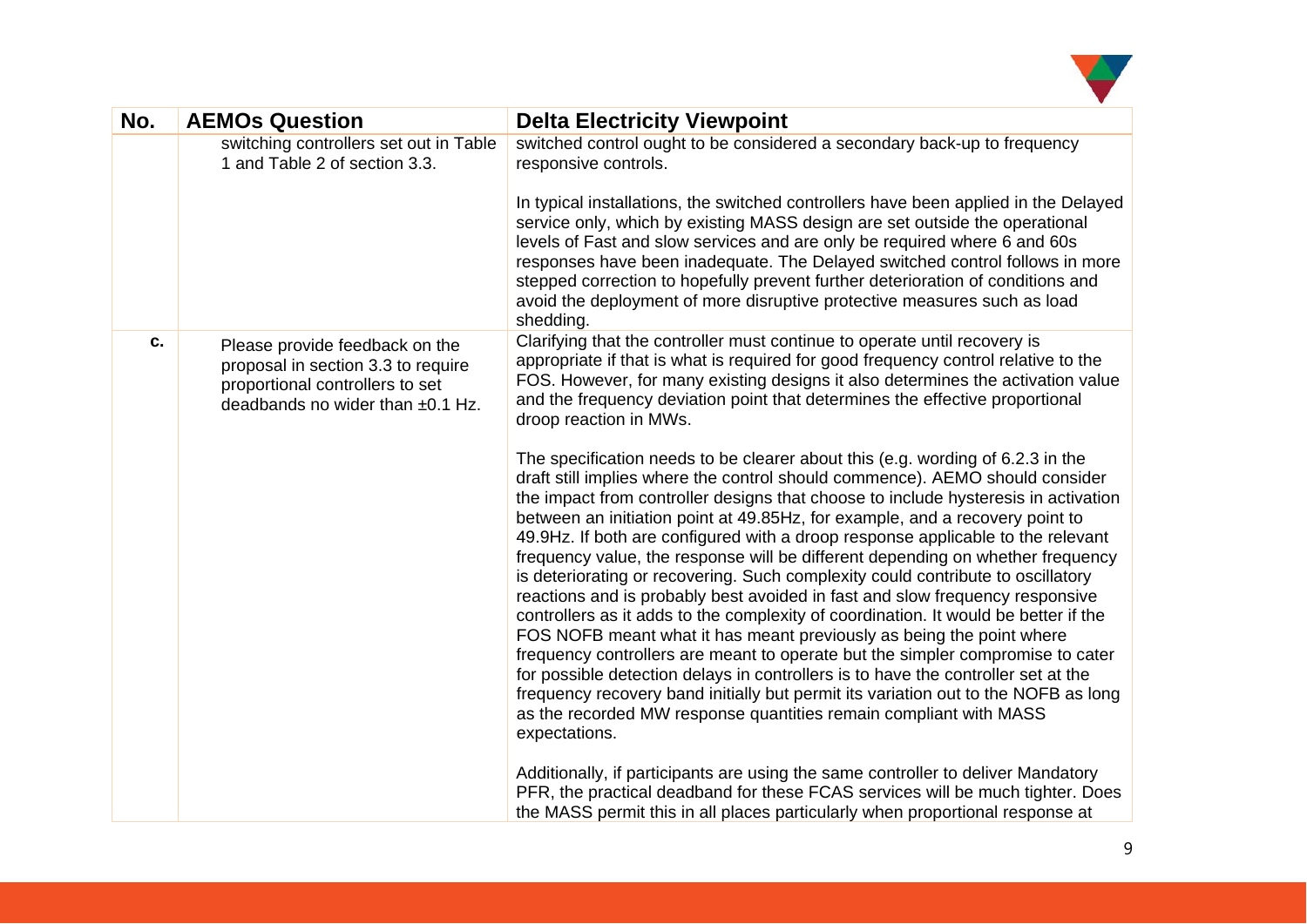

| No. | <b>AEMOs Question</b>                                                                                                                                                                                                         | <b>Delta Electricity Viewpoint</b>                                                                                                                                                                                                                                                                                                                                                                                                                                                                                                                                                                                                                                                                                                                                         |  |
|-----|-------------------------------------------------------------------------------------------------------------------------------------------------------------------------------------------------------------------------------|----------------------------------------------------------------------------------------------------------------------------------------------------------------------------------------------------------------------------------------------------------------------------------------------------------------------------------------------------------------------------------------------------------------------------------------------------------------------------------------------------------------------------------------------------------------------------------------------------------------------------------------------------------------------------------------------------------------------------------------------------------------------------|--|
|     |                                                                                                                                                                                                                               | ±0.15Hz deviation will be much larger from a large machine with a ±0.015Hz<br>deadband vs a one with a ±0.1Hz deadband?                                                                                                                                                                                                                                                                                                                                                                                                                                                                                                                                                                                                                                                    |  |
| 12. | Co-ordination of different FCAS and PFR:                                                                                                                                                                                      |                                                                                                                                                                                                                                                                                                                                                                                                                                                                                                                                                                                                                                                                                                                                                                            |  |
| a.  | Referencing the list of co-ordination<br>matters in section 3.4, are there<br>other co-ordination matters AEMO<br>should seek to address in the<br>MASS?                                                                      | A couple of suggestions:<br>• AGC control time-base of 4s vs mechanical hydraulic governor response<br>time (1-2s) and complimentary PFR or retarding Unit controller response<br>times (5-20s) – What the AGC should do is match the DCS expectations<br>not the mechanical governor reactions which are faster than the control<br>time of the AGC.<br>Coordination differences between the fast and slow services of units with<br>separated fast and slow controllers and those with a combined controller<br>providing both services.<br>Coordination between frequency responsive and switched controllers -<br>Should the MWs assigned by the switched controller be assigned only                                                                                  |  |
|     |                                                                                                                                                                                                                               | on top of the energy dispatch value or on top of energy dispatch value<br>plus any proportional frequency control still active?                                                                                                                                                                                                                                                                                                                                                                                                                                                                                                                                                                                                                                            |  |
| b.  | Does the list of clarifications on co-<br>ordination of Contingency<br>FCAS/PFR controls with AGC<br>controls in Section 3.4 provide a<br>reasonable balance between<br>guidance and flexibility for plant<br>control design? | The specification should seek precision and clarity. The balance of guidance<br>and flexibility is less important than the precision, standardisation and clarity of<br>technical parameters, without which, the interpretative measures adopted by<br>designers to fill in gaps in aspects of the specification will reduce overall<br>coordination of frequency control. AEMO is encouraged to seek advice from<br>technical design specialists as to what this specification requires. If that advice<br>has already been obtained AEMO is encouraged to include it with the<br>consultation papers.<br>Inclusion of a reference to a document that details how the AEMO AGC<br>interacts with Unit dispatch participates in frequency control should be<br>considered. |  |
|     |                                                                                                                                                                                                                               | AEMO are advised to think in more detail about what the specification implies by<br>clause 2.2 regarding priority. Many controllers provide FCAS support and PFR<br>added/subtracted to/from the AEMO delivered energy target which also includes<br>any regulation amount AEMO is dispatching to the Unit. The implications of the<br>clause suggest the MASS requires specific decoupling from the energy target of<br>some frequency reactions including contingency services, when triggered, to<br>essentially freeze the energy target at the pre-event level until frequency                                                                                                                                                                                        |  |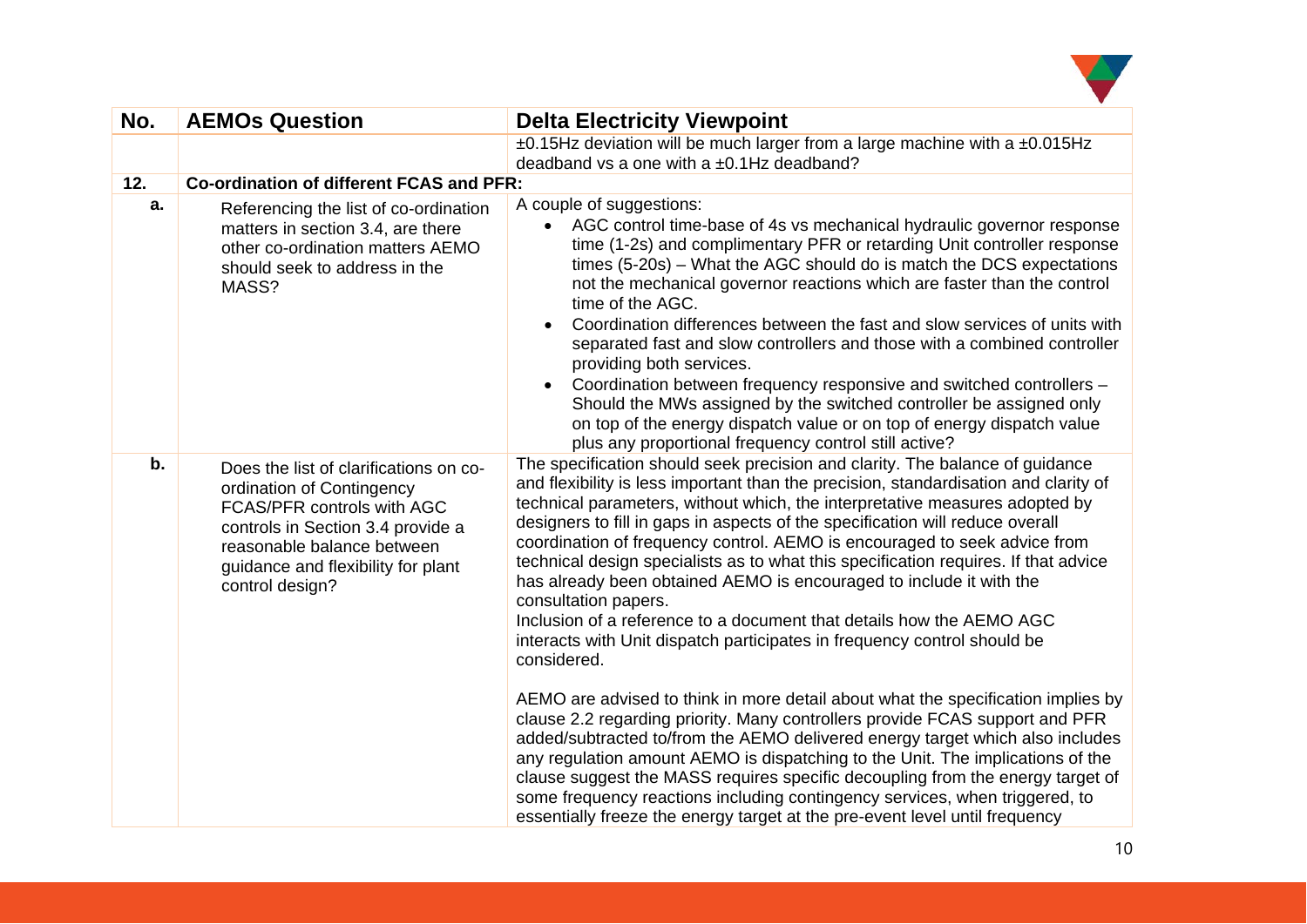

| No. | <b>AEMOs Question</b>                                                                                                                                                                                                | <b>Delta Electricity Viewpoint</b>                                                                                                                                                                                                                                                                                                                                                                                                                                                                                                                                                                                                                                                                                                                                                                                                                                                                                                                                                                                                                                                                                                                                                                                                                                                                                                                 |
|-----|----------------------------------------------------------------------------------------------------------------------------------------------------------------------------------------------------------------------|----------------------------------------------------------------------------------------------------------------------------------------------------------------------------------------------------------------------------------------------------------------------------------------------------------------------------------------------------------------------------------------------------------------------------------------------------------------------------------------------------------------------------------------------------------------------------------------------------------------------------------------------------------------------------------------------------------------------------------------------------------------------------------------------------------------------------------------------------------------------------------------------------------------------------------------------------------------------------------------------------------------------------------------------------------------------------------------------------------------------------------------------------------------------------------------------------------------------------------------------------------------------------------------------------------------------------------------------------|
|     |                                                                                                                                                                                                                      | recovers. To the knowledge of Delta Electricity, no systems are presently built<br>this way and if AEMO now requires them to be modified it needs to be more<br>definite in this pursuit and seek modifications on all controllers, acknowledging<br>also, the time it might take to achieve this alteration across the NEM. Following<br>from other comments, the design specification would benefit from better<br>diagrams to describe better how dispatch targets should be managed during<br>contingency event responses.<br>In addition, as many frequency controllers are the same controller that delivers<br>PFR, decoupling the reaction from the dispatch signal on such controls would<br>mean the dispatch target will be continuously stalled unless further modifications<br>ensure the reaction to the PFCB in droop fashion differs from the reaction to<br>NOFB breaches that now requires suspension of the dispatch target until<br>frequency recovers.<br>Finally, as the delayed service is seeking recovery to 50Hz, the designs are<br>become very complicated for words to adequately describe.                                                                                                                                                                                                                           |
| 13. | <b>Regulation FCAS requirements:</b>                                                                                                                                                                                 |                                                                                                                                                                                                                                                                                                                                                                                                                                                                                                                                                                                                                                                                                                                                                                                                                                                                                                                                                                                                                                                                                                                                                                                                                                                                                                                                                    |
| а.  | Are the requirements and proposed<br>settings listed in section 3.5<br>adequate and achievable?<br>In particular, can PFR (separate to<br>other plant targets) be determined<br>readily and communicated to<br>AEMO? | Control system and SCADA modifications would be required for this which can<br>be expensive, use resources with limited availability, require considerable<br>testing periods post implementation and require coordinated projects between<br>AEMO, TNSPs, participants and technical resources.<br>The MW adjustment (some of the PFR) deployed by a computerised<br>proportional frequency controller, can be accurately sent to AEMO. PFR<br>delivered by mechanical-hydraulic controllers can be calculated and provided<br>but in AEMOs 4s AGC the data would not be useful. By the time the AGC has<br>considered and adjusted, the PFR from the mechanical-hydraulic governor will<br>have changed significantly. The time-frame of the response of the AGC should<br>target only that part of a controller it can reasonably expect to react to which for<br>many machines will only be the computerised portion of the control, of which the<br>actual amount can be communicated to AEMO in the SCADA data set.<br>The currently designed Regulation FCAS dispatch is particularly difficult to<br>deliver during energy ramping because of AEMO's delivery of the dispatched<br>quantity on the energy dispatch signal. Some of the proposed requirements are<br>difficult to meet because of this design. AEMO could separate the FCAS |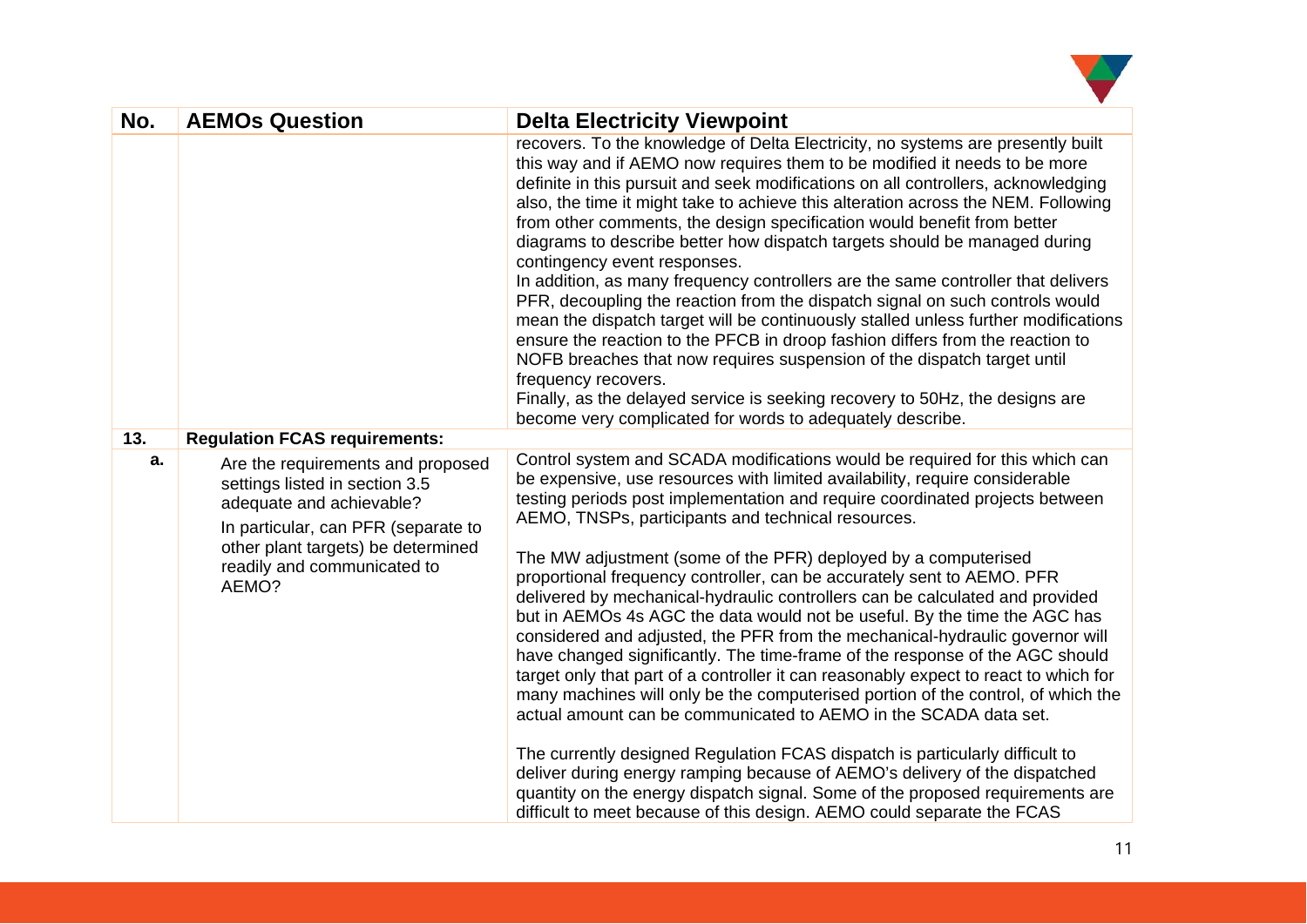

| No. | <b>AEMOs Question</b>                                                                                                                                                                                                                                                                                                                       | <b>Delta Electricity Viewpoint</b>                                                                                                                                                                                                                                                                                                                                                                                                                                                                                                                       |
|-----|---------------------------------------------------------------------------------------------------------------------------------------------------------------------------------------------------------------------------------------------------------------------------------------------------------------------------------------------|----------------------------------------------------------------------------------------------------------------------------------------------------------------------------------------------------------------------------------------------------------------------------------------------------------------------------------------------------------------------------------------------------------------------------------------------------------------------------------------------------------------------------------------------------------|
|     |                                                                                                                                                                                                                                                                                                                                             | regulation target and send it to each Unit separately where it could be delivered<br>with more assurance by Frequency controls instead of via MW setpoint controls.                                                                                                                                                                                                                                                                                                                                                                                      |
|     |                                                                                                                                                                                                                                                                                                                                             | Ramp rate limitations often occur due to ambient temperature and fuel<br>constraints. It is better that the FCAS regulation dispatch observe the applied<br>Unit ramp rate and restrict the maximum possible regulation FCAS dispatch to<br>suit the ramp rate rather than the specification trying to enforce that a Unit<br>should maintain enough ramp rate to deliver any amount up to the maximum<br>registered Regulation FCAS in 3 minutes.                                                                                                       |
| b.  | Would a 1-year phase-in period for<br>existing Regulation FCAS providers<br>be satisfactory?                                                                                                                                                                                                                                                | Outages, budgets and planning will be required and for many participants this<br>extends the period of time it may take to consider the revised specification,<br>obtain estimates for the cost of modifications, consider the economic viability of<br>the project and modify and test revised controllers. 2-years is recommended as<br>a minimum.<br>The implementing resources are often resource constrained which can also<br>extend the delivery time.                                                                                            |
| C.  | Do Consulted Persons believe that a<br>2-year Regulation FCAS testing<br>cycle strike the right balance of<br>stringency and reasonableness?                                                                                                                                                                                                | Testing could be at wider periods. e.g. AVRs are not tested at this frequency.<br>But participants may also observe defective performance in shorter time frames<br>and, if so, ought to be required to report and correct.<br>AEMO may also be able to perform the tests without notice in which case AEMO<br>could do that at whatever cycle it chooses but are encouraged to approach such<br>testing in coordinated fashion with the participant to seek improvement in<br>performance if required.                                                  |
|     | <b>Clarification of requirements for</b><br>Delayed FCAS - please consider the<br>implications from your perspective of<br>clarifying that Delayed FCAS controls<br>may be of a switched type only (rather<br>than also proportional), and, whether<br>other factors in addition to those outlined<br>in section 3.6 need to be considered. | Switched controllers are preferred for the delayed services but in a slow<br>recovering system, frequency responsive proportional controls may still be<br>active and the total response will need to be coordinated.<br>Some switched controllers may be ramping the provision in from a zero amount<br>to an assigned MW value (control value not market enabled) over a five-minute<br>period and then ramping down over the next five minutes. Is this acceptable or<br>should the switch be an abrupt 'On' and 'Off' of switched MWs when required? |
| 14. | scope future changes to the MASS:                                                                                                                                                                                                                                                                                                           | Regarding issues associated with the pending FFR rule change canvassed in section 3.7 and any other rule<br>changes of concern, AEMO wishes to hear from Consulted Persons on the following issues, which would be used to help                                                                                                                                                                                                                                                                                                                          |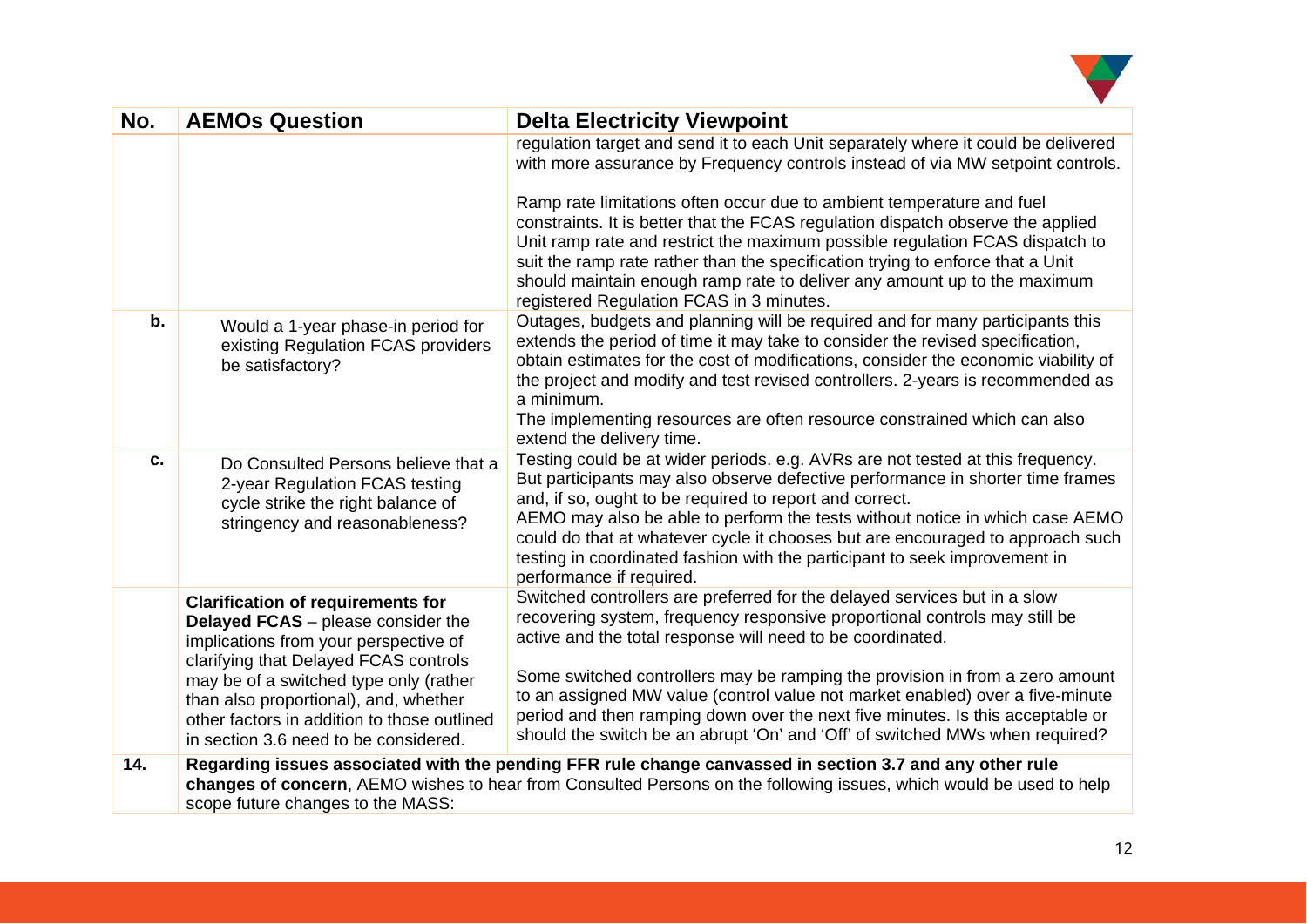

| No. | <b>AEMOs Question</b>                                                                                                                                                | <b>Delta Electricity Viewpoint</b>                                                                                                                                                                                                                                                                                                                                                                                                                                                                                                                                                                                                                                                                                                                                                                                                                                                                                                                                                                                                                                                                                                                                                                                     |
|-----|----------------------------------------------------------------------------------------------------------------------------------------------------------------------|------------------------------------------------------------------------------------------------------------------------------------------------------------------------------------------------------------------------------------------------------------------------------------------------------------------------------------------------------------------------------------------------------------------------------------------------------------------------------------------------------------------------------------------------------------------------------------------------------------------------------------------------------------------------------------------------------------------------------------------------------------------------------------------------------------------------------------------------------------------------------------------------------------------------------------------------------------------------------------------------------------------------------------------------------------------------------------------------------------------------------------------------------------------------------------------------------------------------|
| a.  | What MASS issues they consider<br>should be addressed in subsequent<br>reviews, including if possible,<br>provide reasoning as to why these<br>issues are important. | FFR services may need to include for control and monitoring data at a rate<br>faster than 1s sampling.                                                                                                                                                                                                                                                                                                                                                                                                                                                                                                                                                                                                                                                                                                                                                                                                                                                                                                                                                                                                                                                                                                                 |
| b.  | How any other desirable changes to<br>the MASS could be managed in the<br>context of ongoing rule changes.                                                           | The combination of services and the incorporation of PFR into the MASS in<br>combination with or separated from Regulation FCAS. These two are a<br>theoretical combination because each is continuously operating during dispatch.<br>However, many contingency FCAS systems utilise the same controller as does<br>the mandatory PFR which means there is a technical challenge and<br>contradiction between the objectives of continuous PFR and that of the more<br>sparsely employed contingency services making the occasional delivery of the<br>latter likely to be affected by the constant delivery of the former. Redesigning the<br>MASS to employ the present frequency responsive controllers as PFR instead<br>of 6s and 60s FCAS is one solution.<br>A redesign of Regulation FCAS could also see a faster and more reactive<br>delivery using the same frequency controller as present PFR and many<br>frequency responsive 6/60s Contingency FCAS systems. This redesign would<br>need AEMO to separate Regulation FCAS delivery signals from the energy<br>dispatch signal and send it separately to each unit where it can be channeled<br>into frequency controls instead of MW setpoint controls |